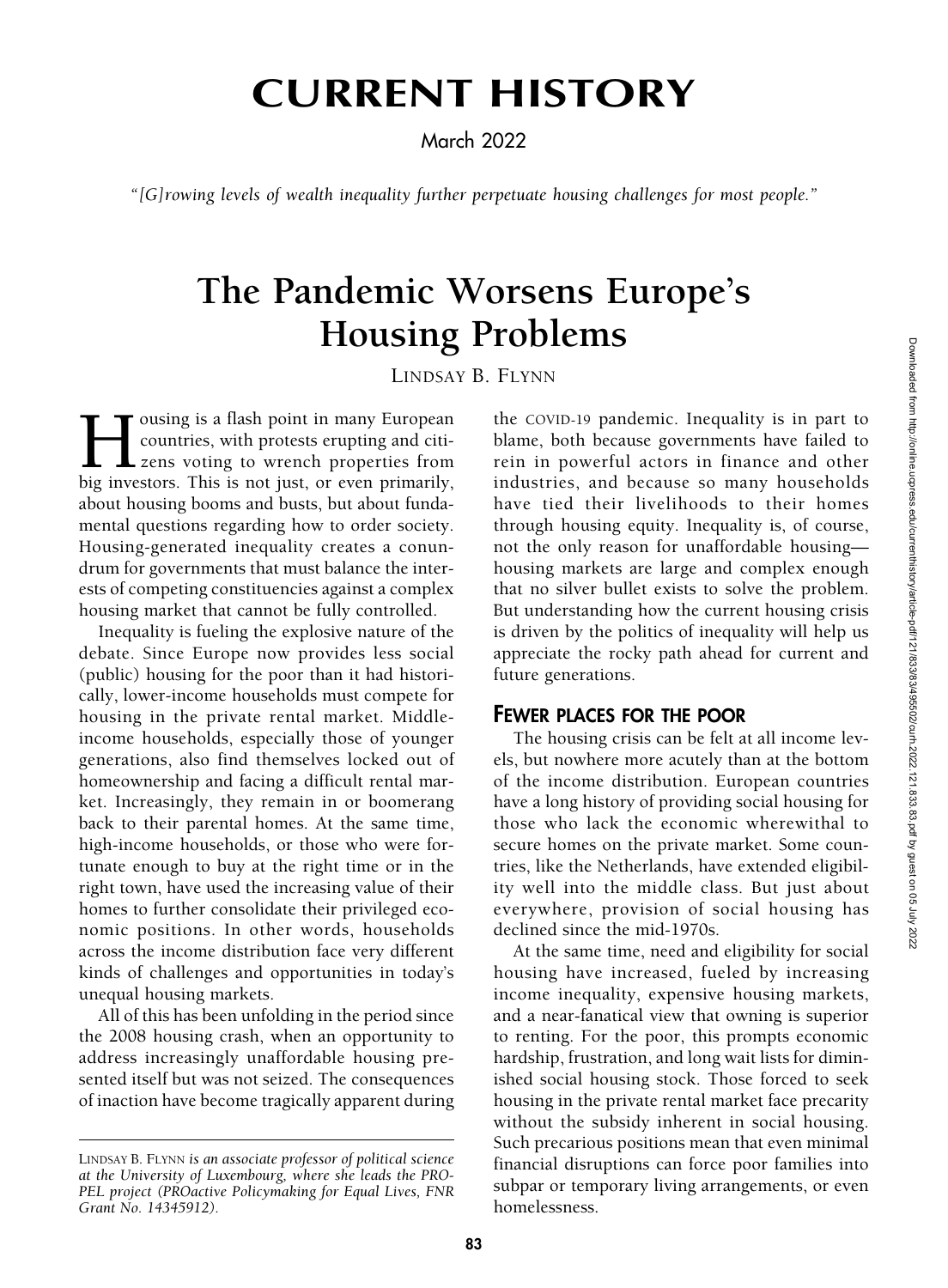The mismatch between eligibility and availability points to fundamentally political questions about how people threatened by housing insecurity should be housed. Were governments wrong to prioritize private rental and ownership markets over social housing? And why did they decide to do so?

The common answer in the United States is that public housing, and especially the high-rise "project"-based housing constructed in the postwar era, failed. Think of infamous examples like the Cabrini Green complex in Chicago or Pruitt-Igoe in St. Louis, both of which were demolished with spectacular implosions that punctuated their presumed failure. Yet this answer is not only incomplete, but adopts a sensationalizing narrative that perpetuates racial and class stereotyping. Newspapers in the decade leading up to the Cabrini-Green demolitions emphasized the "notorious" reputation of public housing as irredeemable breeding grounds of crime and poverty, doing a disservice to residents who were faced with a series of policy and political failures that

translated to harsh living conditions on the ground. The repudiation of project-based housing corresponded with a governmental shift to more market-based approaches, such as shifting the scope of

Section 8 housing vouchers exclusively to private rental units, or promoting mixed-income housing developments through the Hope VI program.

Some European states also experimented with the high-rise approach, with similarly sensationalized results, such as the towering habitations  $\hat{a}$ loyer modéré (HLMs or moderate-rent housing) in the Paris banlieues, which sometimes cordoned off immigrants of minority religious and ethnic descent into low-income neighborhoods where they had little chance of upward mobility. In general, though, a greater emphasis on social solidarity took Europe down a different path.

Taking a longer view, social housing built in some of Europe's biggest cities in the early twentieth century effectively improved on the dense, unsanitary, and unsafe housing haphazardly constructed during the industrialization and urbanization of the nineteenth century. In this way, social housing—regularly promoted by national legislation and built by local authorities and other public-facing entities—was the solution to the poor and overcrowded housing previously built by private industrialists. One need look no further than the urban renewal initiatives undertaken by the left-leaning Social Democrats in "Red Vienna" after World War I, when overcrowded urban housing was upgraded via hundreds of publicly built housing complexes across the city.

A second upgrading occurred after World War II. Major cities across Europe expanded social rental stock as they rebuilt bombed-out cities, such as London. Housing was seen as a national priority, and governments took an active role in its provision for the following three decades.

Throughout Europe, a reversal came with the economic crises of the 1970s, the retrenchment of the welfare state in the 1980s, and the rise of neoliberalism to varying degrees in different countries. The pace at which social housing was built or replaced slowed. As a result, on balance, the stock of available units contracted, reinforcing inequality—and often defining social housing as a stigmatized form of welfare support.

In the notable case of the United Kingdom, new statutory regulations in 1980 afforded social hous-

The current housing crisis is driven by the politics of inequality.

ing tenants the choice to purchase their units on very favorable terms. Touted as "Right to Buy" and embraced as one of the first priorities of Prime Minister Margaret Thatcher's government, this

policy cleverly played on the ideal of equality. Why, after all, should social housing tenants not have the opportunity to become homeowners and enjoy the benefits of private property? Yet a more equal chance of ownership then meant unequal chances of social renting for future generations. In short, the right to buy decreased the social housing stock by effectively privatizing public housing.

Because social housing stock has declined everywhere, renters now struggle to find affordable housing. Even in countries with stillgenerous welfare states like Denmark, Sweden, and Finland, over a third of households in the bottom fifth of earners are housing-overburdened, meaning that they spend more than 40 percent of their income on housing costs. In the UK and Luxembourg, the rate is even higher: 40 percent of the bottom fifth by income is housingoverburdened.

Subsidized rental housing aims to alleviate these burdens on the poor. In the UK, social housing tenants are only half as likely to be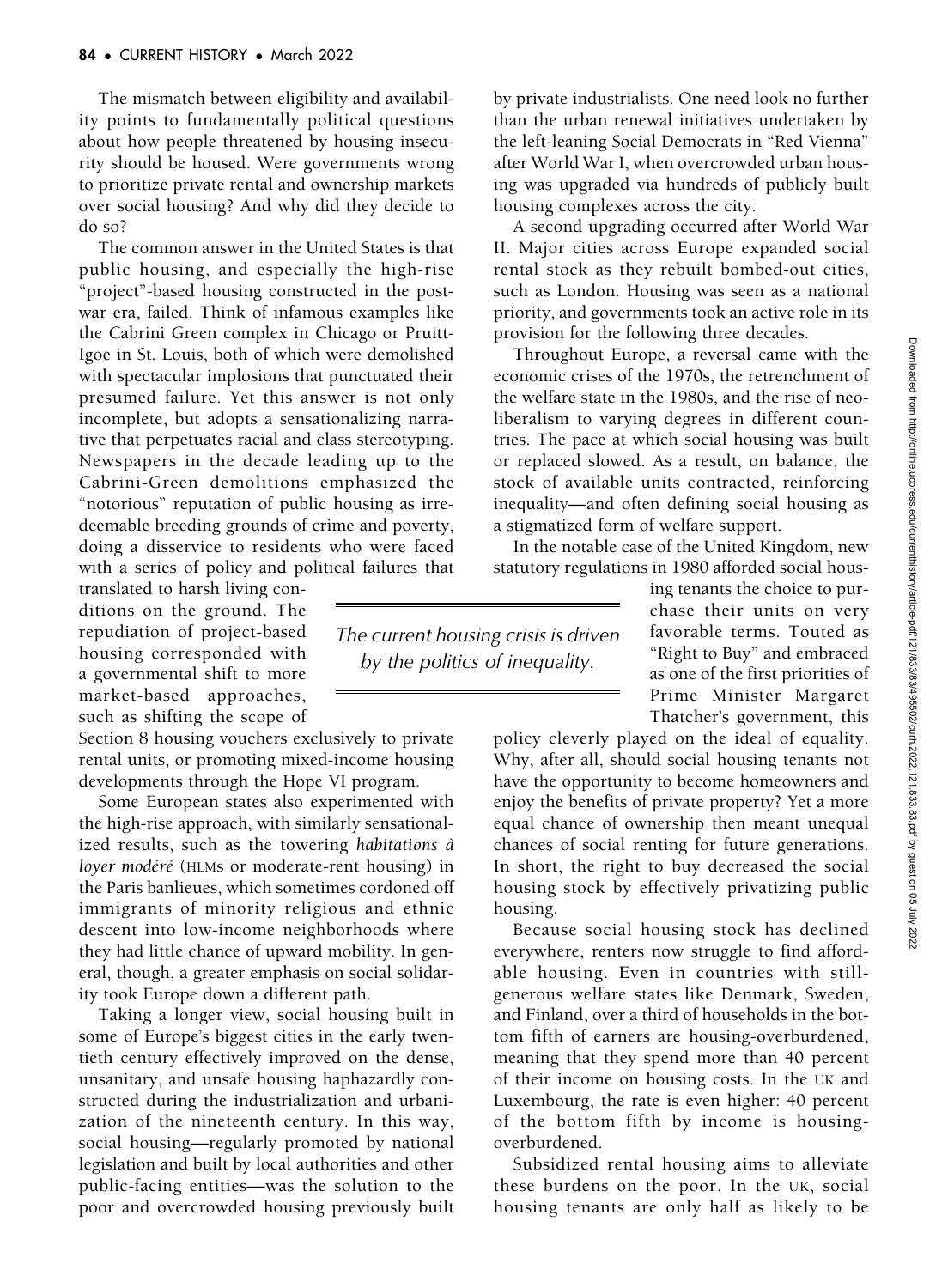housing-overburdened as private market tenants. But given the mismatch between social housing stock and need, many low-income households are left to seek housing on the private market, where the gap between them and those higher up in the income distribution drives up rents.

#### HOUSING INSECURITY

Since most governments have prioritized homeownership over renting, low and middle earners also compete for the small share of owned housing for which they can qualify for a mortgage. This creates any number of lose-lose situations for households that extend well into the middle class.

Fierce competition for scarce housing units thus plays out within both private rental and ownership markets. Almost everywhere, the private rental market is smaller than the homeownership market. Yet over the course of a lifetime, nearly everybody rents before purchasing a home. Rental prices in the European Union rose between 2010 and 2021 in every member state but two, on the whole increasing 15 percent. House prices saw an even larger increase. After falling or remaining stable after the 2008 crisis until 2015, they ultimately surged by 31 percent across the EU.

One might think that rising housing prices automatically translate into increased unaffordability, but that is not always true. In fact, the share of disposable income spent on housing across all households declined in most of Europe after the 2008 housing crash, hovering around 20 percent. As a general rule, banks will not approve mortgages unless payments amount to less than 30 percent of income. From this perspective, it seems that the increase in housing prices has been far from catastrophic.

Aggregate numbers, however, often hide important inequalities, and this is no exception. Spending a greater share of income on housing is more challenging for those with lower incomes, and they consistently do so. Across the EU, those at risk of poverty pay more than twice as much of their income on housing as those not at risk.

Some groups are especially burdened. Single people under 65 who are at risk of poverty spend well over half of their income on housing. This is far above the borrowing threshold; banks will refuse to approve loans with such a high mortgageto-income ratio. Spending that much on rent also precludes any meaningful strategy to save for a down payment. In other words, the relentless increase in housing costs has created an especially dire situation for those who likely do not qualify for social housing but cannot easily navigate the private rental and ownership markets.

#### THE MIDDLE-CLASS SQUEEZE

What about those more squarely in the middle class—how do they fare? While housing costs are still often a burden across this group, younger households looking to buy at or after the height of the pre-2008 housing bubble have had an especially difficult time. Young people who bought homes in the years leading up to the 2008 housing crash found themselves with negative equity. Those who were thinking about buying after the crash encountered strict lending requirements, fiscal austerity, and weak labor markets. Contrast this generation's situation with that of their grandparents, who benefited from postwar rebuilding efforts, or their parents, who benefited from the long increase in home values over the 1990s and, at least from a home equity perspective, found the housing crash easier to weather.

It is no wonder that we observe generational fault lines in the housing market. People born in the 1980s experienced a once-in-a-lifetime housing market crash and financial crisis in their twenties and a once-in-a-lifetime global pandemic and financial crisis in their thirties. This resulted in lower homeownership rates for young people in particular: countries with very different mortgage markets, like Greece, Denmark, and the United Kingdom, all experienced more than a 10 percent decrease in homeownership rates for the under-35 demographic in the decade after the height of the housing bubble. It also seems that, even though this trend varies across Europe, those who did manage to buy sometimes did so by purchasing lower-quality housing, farther away from services.

What is more, whereas previous generations could become homeowners with only one breadwinner in the family, homeownership today often requires two earners and a significant share of their total income. Housing stock itself is slow to change, and much of it is not conducive to balancing the challenges that two-earner households face when trying to secure housing close to two jobs, with the amenities important for parents.

The United States is not the only place where larger, more family-friendly housing is farther from the cities and jobs. This distance makes it particularly difficult for women in younger generations, who still bear more of the child-rearing responsibilities, to reconcile work and family. But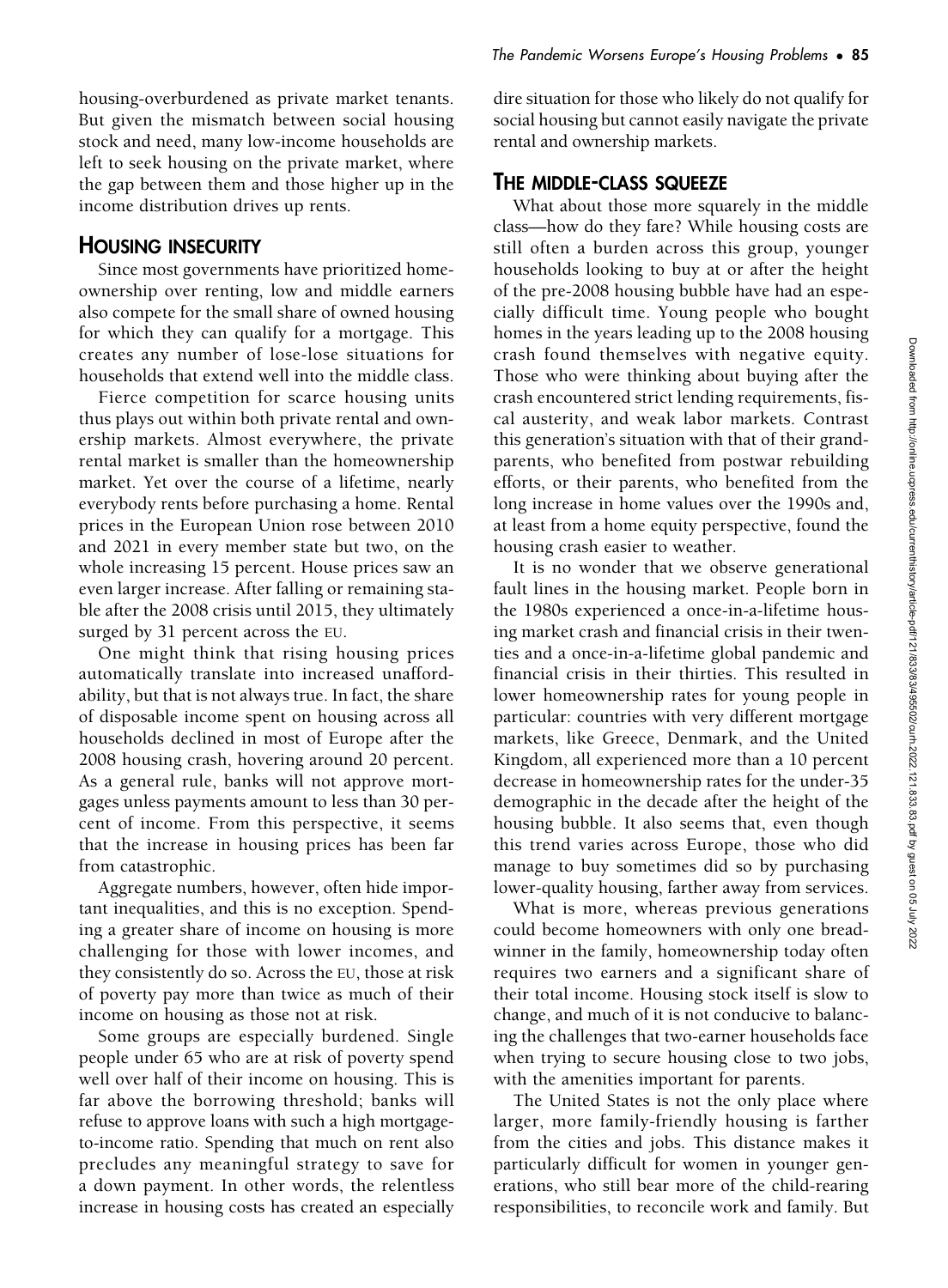the fact that contemporary housing markets are not gender-neutral is sometimes overlooked, since the housing affordability crisis looms so large.

Those who have not managed to buy have very different living arrangements than previous generations. A nontrivial number of young people remain in their parents' homes well into adulthood, or share apartments with roommates even after they have entered the labor market. The housing crash may have amplified this trend, but it did not cause it. Housing-driven delays in important milestones like leaving the parental home, partnering, and buying a home have been lengthening for at least the past two decades.

The inter-crisis years between the housing crash and the pandemic also found younger people traversing increasingly different paths, based on their own economic resources and the resources of their parents. In many cases, these are not generational conflicts at all, but a complicated dance of cooperation within family units that spans generations. For example, the millennials who can purchase

a home typically have parents or grandparents who can contribute the down payment. Poorer peers paying high rents can never muster the resources for that step into homeownership. The consequence is an increasingly fractured younger generation.

#### GREATER RISKS, LESS RISK SHARING

We might like to think that the housing market is predictably unpredictable, but given the trends since the 2008 crash, it is hardly surprising that COVID-19 magnified already existing housing challenges among low- and middle-income earners. Yet the news is not all bad, at least in Europe. A number of emergency measures, in both employment and housing markets, and at both the country and EU levels, mediated a situation that could have been much worse.

Unlike the United States, which relied on expanded unemployment aid to offset job losses at the onset of the pandemic, Europe followed the German model of paying for furloughs or shorttime work through large social safety-net programs. In addition, the EU lifted fiscal-discipline enforcement mechanisms like national debt and budget deficit limits, and launched loan programs to supplement member states' emergency work schemes.

The upside of this strategy is less job churn, and thus a greater ability to pay the rent—unemployment rates in the eurozone stayed under 9 percent, compared with a peak of nearly 15 percent in the United States. These programs did not prevent all economic pain, especially for those who relied on the gig or black economies, those who worked fewer hours, or those who lost their jobs completely. A recent estimate indicates that 7 million jobs were either lost or not created in the EU between 2019 and 2022.

Because housing costs have become one of the largest parts of so many households' budgets, there is a bright-line relationship between lost wages and housing burden. In response to this burden, many governments quickly adopted country-level emergency housing measures, like eviction moratoriums, mortgage relief, and occasionally rent freezes and subsidies to landlords. Spain, for instance, combined all four. An eviction ban suspended 90 percent of planned evictions in Barcelona in the initial months of 2021. Landlords could request compensation when the ban applied to

Were governments wrong to prioritize private markets over social housing?

their property. Renters having difficulty paying their rent could request a 50 percent reduction or a postponement of their payment. Another policy enabled burdened homeowners to postpone their mortgage pay-

ments without accruing additional interest on their loans.

Although some emergency housing measures, like the eviction ban in Spain, continue to protect the most vulnerable, many of these measures across Europe have expired. Even while at full force, they did not spare everyone. Such measures had an especially tall order to fill due to the nature of the COVID-19 crisis. Stay-at-home orders designed to stem the tide of the pandemic worked only for those who had a home to go to that was safe and spacious enough to accommodate everyone, and for people who could do their work from home or have their lost wages replaced.

The pandemic amplified the already heightened health risks of people sleeping rough, in shelters, or at the homes of family or friends. Homelessness had reached record numbers across almost all EU member states in the pre-pandemic years, in part because of increasing evictions. In the heart of the EU, the Brussels capital region, homelessness rates had almost doubled in the decade before the crisis.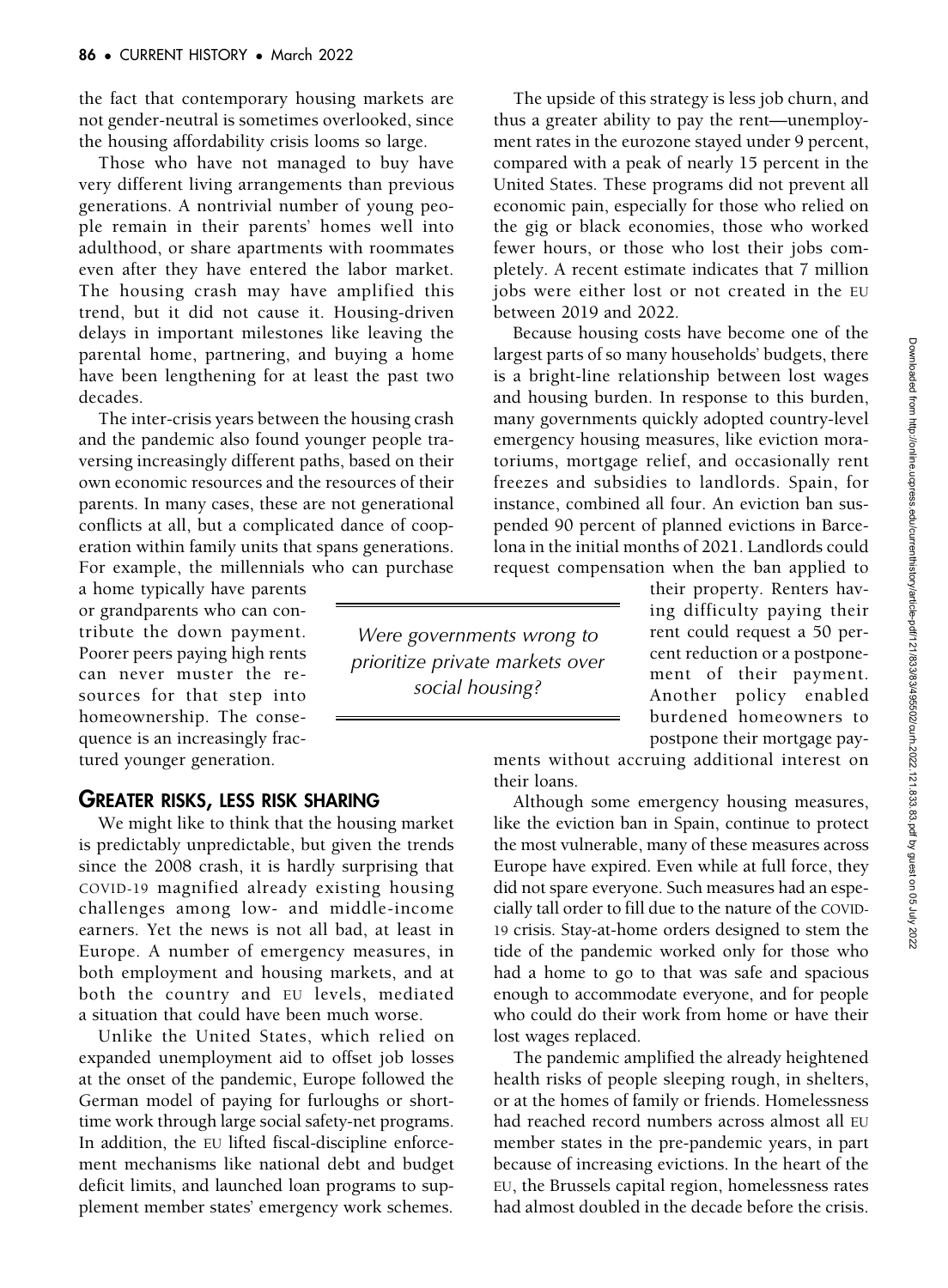sources than national governments. The pandemic also added to the heightened risk of people living in overcrowded dwellings, who make up 15 percent of the total EU population. Among low-income workers under 30, that share reaches 40 percent. Overcrowded dwellings have presented particular challenges during the pandemic, because of both an increased risk of infection when some household members remain employed outside the home, and a lack of workspace for household members working from home.

appropriately, they almost always have fewer re-

The pandemic has presented home-based challenges even for those who did not experience housing insecurity and were able to keep their jobs and work from home. Common gendered divisions of labor have intensified in remote work situations, as women continue to shoulder more of the childcare burden while attempting to call in to work. On the other hand, some men report contributing to childcare more than they did before the pandemic, and men who were previously employed outside of the home full time have gained a more intimate look at the daily running of a household. It remains to be seen how these experiences will play out in the paid and unpaid labor markets in the post-pandemic world, though many predictions tend to err on the side of more gender inequality, not less.

No lives have been left untouched during the pandemic. However, because income, and especially wealth, inequality had been increasing well before the pandemic, all were not affected equally. People employed in high-income and highly educated, knowledge-intensive sectors were more likely to shelter and work from home. This group has always had more disposable income to spend on goods, services, and leisure activities. Once the crisis hit, lockdowns created a forced savings mechanism; even when restaurants and other services reopened, people working from home had fewer incentives to go out.

Excess income and different space, layout, and location needs combined to help drive a housing boom during the pandemic. In the first year, housing prices increased worldwide. Germany, France, the UK, and the Netherlands all experienced at

least a 5 percent increase, as did several other European countries. Luxembourg saw an unprecedented 17 percent increase. Though the complete picture of 2021 price increases is not yet known, the data indicate a continued pandemic housing boom.

Inequality is a primary driver of such bizarre occurrences. Greater levels of inequality mean a share of households at the top of the income distribution can not only acquire housing easily, but consolidate their capital by buying larger properties or second properties, or investing in housing as a rental property. This trend extends beyond household investments, since global investors often use housing stock in big cities to park their capital. Such practices inflate the value of housing and lead to supply crunches, especially when investors, instead of renting a unit, keep it vacant while it appreciates in value. One important implication of unequal housing markets is that growing levels of wealth inequality further perpetuate housing challenges for most people, while allowing a privileged minority to further capitalize on its advantages.

### PROTESTS IN THE AIR

Short- and long-term pressure points around employment, housing, and health reached a crescendo during the pandemic. Housing-related discontent can be seen everywhere in Europe. Grassroots movements in Spain and Berlin capture many facets of the conflict.

In Spain, social organizations and activists have been working in major cities like Madrid and Barcelona since at least the 2008 housing crash to prevent the forcible removal of people from their homes. The movement became visible in Madrid in 2012 with its efforts to prevent foreclosurerelated evictions led by Spanish savings banks, which at the time held more than half the mortgage value in the country. The movement gained notice again in Barcelona in 2021 for its efforts to prevent rental-related evictions led by foreign investment firms. Such clashes highlight how the key actors have changed in the years between the 2008 housing crash and the COVID-19 affordable housing crisis.

In the 2008 housing crash and the resulting wave of evictions, many of the largest financial actors were Spain-based entities, though some had international ties. In the post-crisis years, Spanish savings banks were consolidated, bailed out, or nationalized by the Bank of Spain or the Fund for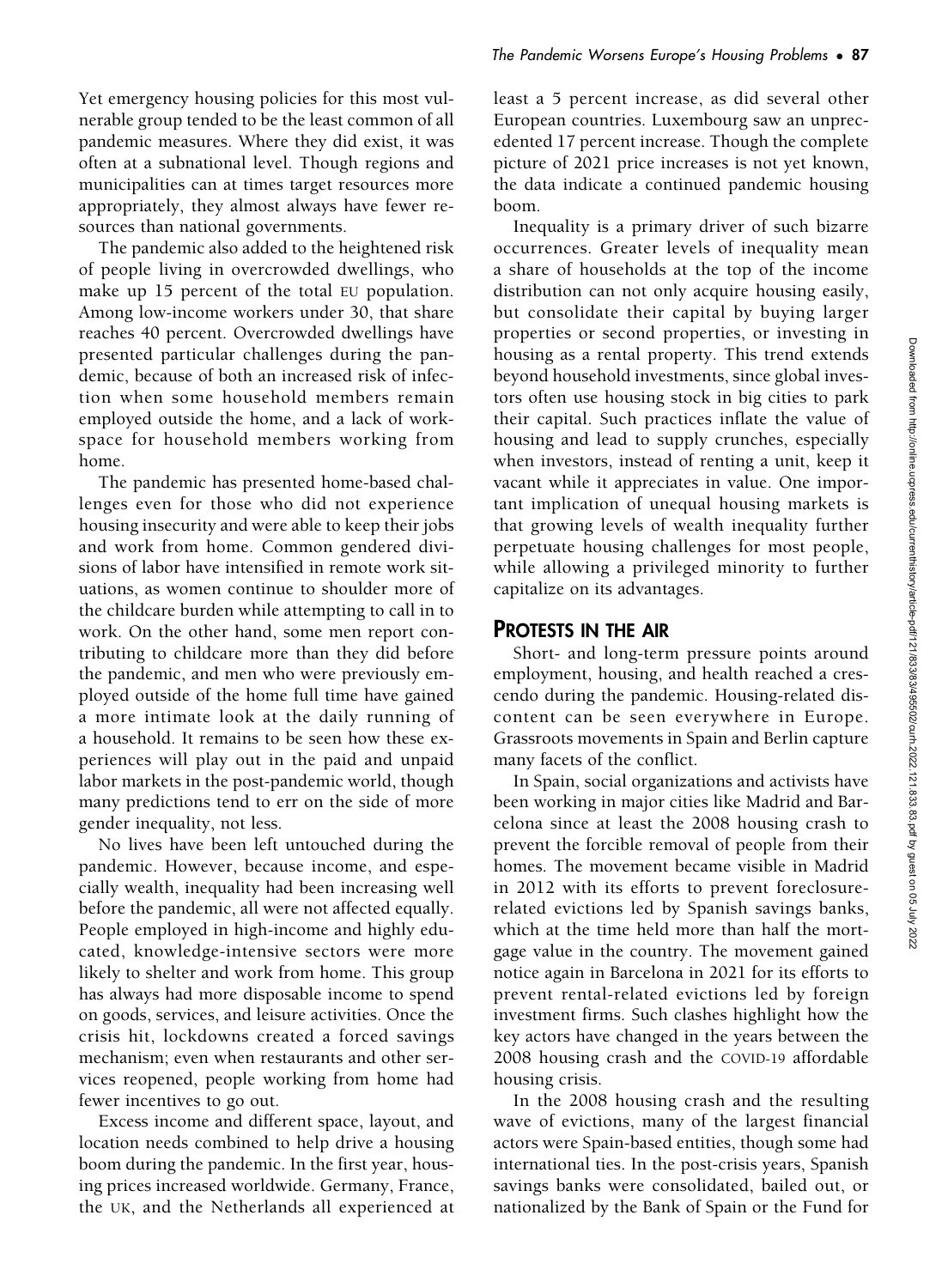Orderly Bank Restructuring, the public entity created to stabilize the banking sector. Intervening on the side of residents, the Spanish government, in agreement with the Spanish Banking Association, suspended eviction cases for two years for those households considered extremely vulnerable.

In contrast, in 2021 some of the primary financial actors were international, and focused more on rental than on homeownership markets. Foreign investment firms had capitalized on the postcrash period by purchasing large numbers of units across Spain, notably in cities like Barcelona, where the protests are particularly visible. The anti-eviction movement thus runs up against a globalized rental market and well-funded investment firms. Residents falling behind on their rent or being evicted often face a landlord outside the country. Moreover, tenants evicted for rental nonpayment during the pandemic have had a much shorter window than owners in the 2008 housing crash who held a greater claim to their homes during foreclosure proceedings. Put simply, eviction due to rental nonpayment is a quicker legal process than eviction due to mortgage nonpayment.

While the rise of international actors exacerbated housing inequality, similar dynamics within countries also contributed to the same problem. Even states with strong protections for tenants

struggled with this issue. Germany is known for its large rental sector; in Berlin more than four out of five households rent. As a large majority of the population, tenants have proved a more formidable constituency, both before and during the pandemic. Though Berlin has historically been an affordable capital city, rents and housing prices have been ticking upward for the last decade, with a housing shortage and a price boom occurring before and during the pandemic. In this context, a recent movement against investors and real estate companies gained striking momentum.

The Berlin state government has not been deaf to the concerns of tenants. In 2020, it instituted a 5-year rent freeze and a forced reduction in rents that were in excess of a standardized rate. The Federal Constitutional Court overturned the law in early 2021, ruling that Berlin did not have the jurisdiction to pass and implement a rent cap. That ruling gave landlords the right to collect back payment for units whose rent had been lowered,

deepening households' pandemic-related financial difficulties.

Enter the "Expropriate Deutsche Wohnen & Co." movement. Named after one of the largest property companies in Germany, this movement ultimately mobilized a majority of voters in September 2021 to approve a referendum proposal to require large real estate companies (those with more than 3,000 properties) to sell all their holdings to the city at less than market value. Though the referendum was nonbinding, it points to a deep frustration: residents are willing to nationalize over 10 percent of the city's private rental units.

The referendum also hearkens back to a time before reunification, when even in West Berlin the social housing sector was larger than either the private rental or ownership sectors. (East Berlin followed a near-full social housing model.) In the decades after reunification, as the movement organizers point out, many units falling under the expropriation proposal were privatized and sold to the same large real estate companies under public scrutiny today. The protests in Spain and Berlin offer just two examples of a wave of housing-related

Concerns about housing affordability now extend well into the middle class.

protests across Europe, protests that underscore the political nature of inequality.

#### POWER AND HOUSING REFORM

Long-term trends and governmental decisions in prior

decades are culminating in the housing affordability crisis we see today. In previous eras, the term "affordable housing" was typically associated with antipoverty housing programs or social housing. That time is no more, since concerns about housing affordability now extend well into the middle class. The housing crisis is driven by many factors, including financialization and deregulation of housing markets, a shift in ideology toward devaluing social housing and promoting homeownership, and the added buying power of households in the two decades preceding the 2008 housing crash. But arguably, inequality and choices made by governments are at the root of all these trends.

Inequality, especially extreme wealth inequality, lures investors into global housing markets. It often leads developers to design and deliver luxury units rather than affordable housing units, since high-income earners and other investors demand such offerings. This trend affects one tail of the income and wealth distribution. The other